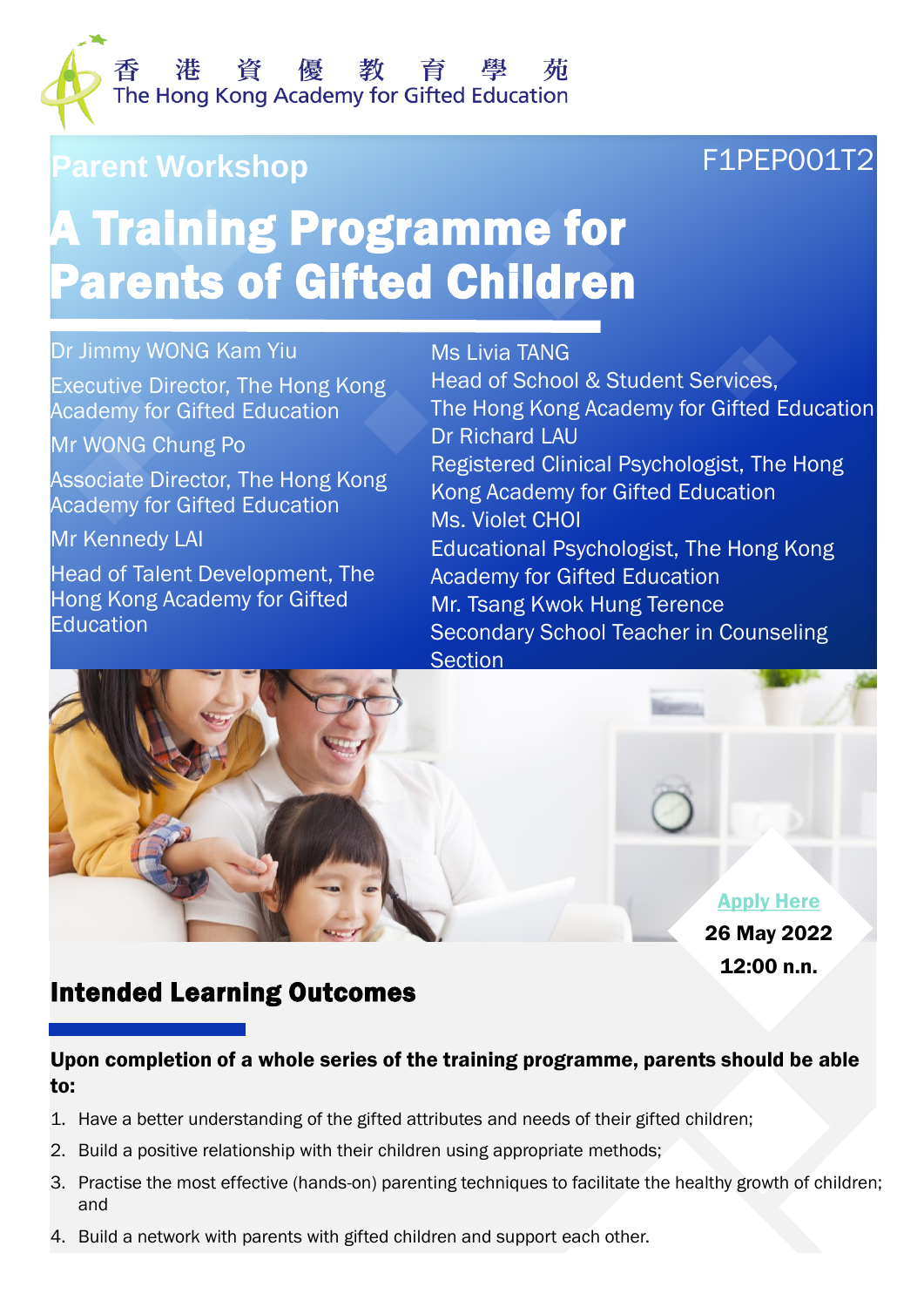

#### **Introduction**

Parental engagement is important in children's growth and development. Positive effects are often observed when parents become more supportive at home and the school levels. The purpose of this series of workshops is to help parents understand giftedness and equip them with the knowledge and skills to provide proper guidance and support to their gifted children. During each session, the workshop facilitator will explore with parents practical ways of parenting, and effective communication skills that could be developed or promoted for themselves and their children.

| <b>Workshop</b> | <b>Topic</b>                                                     | <b>Workshop</b> | <b>Topic</b>                                               |
|-----------------|------------------------------------------------------------------|-----------------|------------------------------------------------------------|
|                 | Understanding gifted attributes and needs<br>of gifted children  | 6               | Social & Emotional Development                             |
| 2 <sup>1</sup>  | Developing Conducive Learning<br><b>Environmental and Habits</b> |                 | Life education and positive parenting                      |
| 3               | What is my Parent Style?                                         | 8               | Taking care of children's well being                       |
| 4               | Relationships                                                    | 9               | <b>Behavioural Enhancement Training</b>                    |
| 5.              | <b>Nurturing Creativity</b>                                      | 10              | Motivation and Learning, and<br><b>Graduation Ceremony</b> |

# **Schedule**

| Workshop | Date                                                                  |      | <b>Time</b>          | <b>Venue</b>    |
|----------|-----------------------------------------------------------------------|------|----------------------|-----------------|
| Part 1   | 2 Jun 2022<br>9 Jun 2022<br>16 Jun 2022<br>23 Jun 2022<br>30 Jun 2022 |      |                      | Room 303, HKAGE |
| Part 2   | 7 Jul 2022<br>28 Jul 2022                                             | Thur | 6:30 pm -<br>8:30 pm |                 |
|          | 4 Aug 2022                                                            |      |                      | Room 105 HKAGE  |
| Part 3   | 11 Aug 2022                                                           |      |                      | Room 303, HKAGE |
|          | 18 Aug 2022                                                           |      |                      | Room 105 HKAGE  |

# **Target Group**

- Parents of Kindergarten, Primary and Junior Secondary Gifted Children (Priority will be given to parents of HKAGE student members)
- Capacity: 30

No special prerequisites are needed

### **Medium of Instruction**

**Cantonese** 

# **Administrative Fee**

HK\$500



Due to limited capacity, registration will be accepted on a <br>
Pre-requisite first-come-first-served basis.